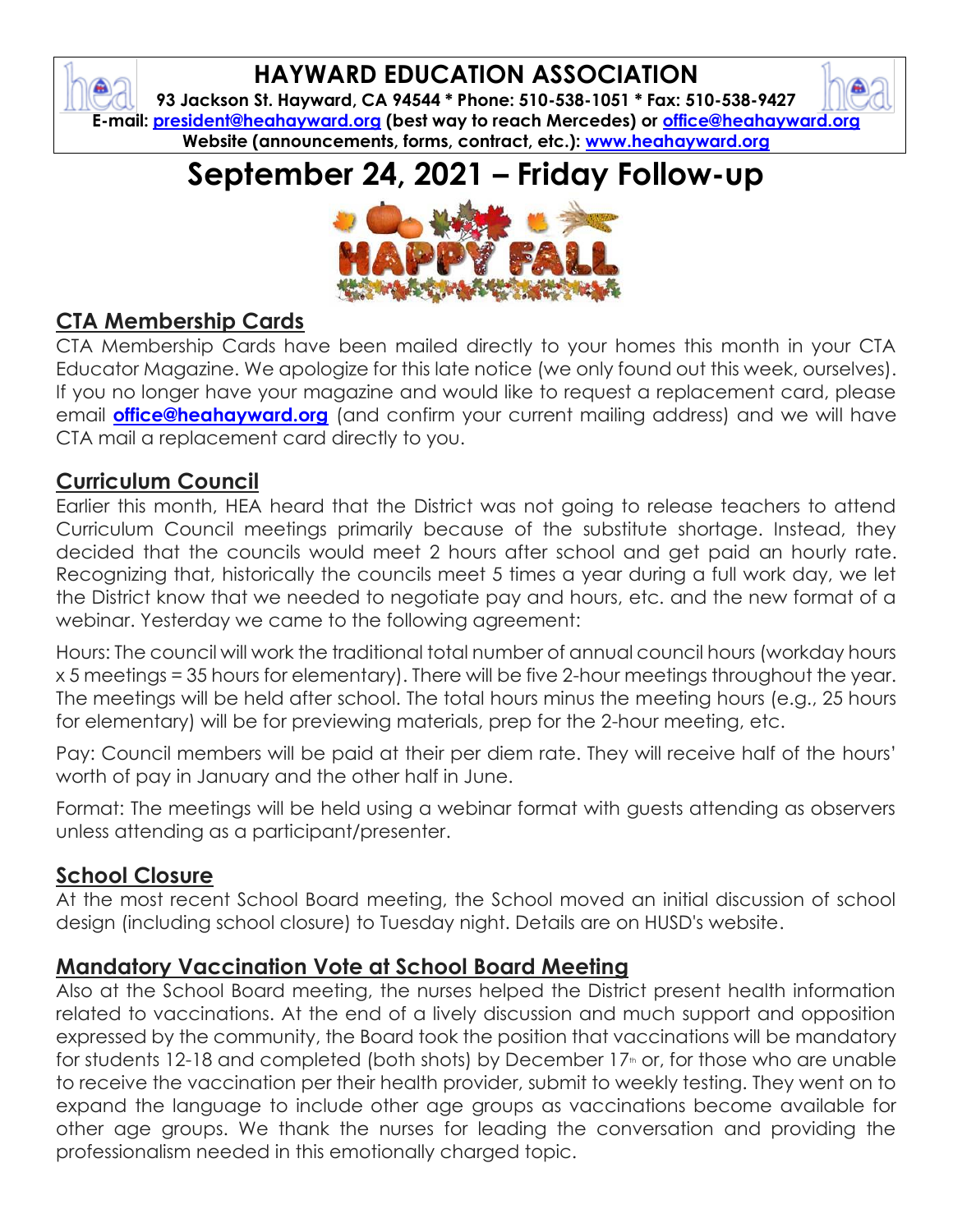### **High School Bell Schedule**

It is our understanding that the District is putting together a Bell Schedule Committee, aka a committee to consider a return to the block schedule. If you are interested, please let Lisa Davies in Ed Services know. Once formed, the committee will create surveys and make a recommendation regarding a return to the block schedule or alternative schedule.

#### **COVID Review Meeting**

Yesterday, the District held what we hope is the first of many meetings with admin and FRA reps to clarify COVID protocols and practices. Please see the attached **[PowerPoint](https://docs.google.com/presentation/d/1R2eHWnVj-MMDbsh4Z2EKXmo2cmdr0i14OWoumW8905A/edit#slide=id.gf241d741a8_1_95)** to see details of what was shared. We are in hopes that it will help inform our understanding of what the admin and the district is supposed to be doing in response to positive cases, exposure, etc. Information is power and we can't have enough of it right now.

#### **Safety Grievances**

While we recognize that our union siblings of the custodial staff are shorthanded and overworked (sadly they are being asked to do yard duty and help well outside of their job descriptions), we must respond to the safety provisions "promised" by the District that are reflected in our MOU. The District's lack of following these provisions and protocols is creating risks that cannot be ignored. There are PA systems that do not work in STEAM buildings putting them at risk when campus intruders come on campus, telephones do not work, bathrooms are not cleaned hourly, classes are not regularly cleaned, etc. That said, we would suggest that folks follow steps - work orders, etc. and file a grievance. If you need help filing a grievance, please let us know.

#### **No Toner**

We have heard that there is a toner shortage. While we wait for toner, we have requested that the District let the parents and guardians know that we may not be able to produce work packets, weekly newsletters, etc. We are also advocating for eliminating evaluations as part of the impact of not having toner and full access to copiers. We cannot do our work if we do not have the supplies and materials.

#### **The VISP Extension**

HEA and HUSD have reached agreement for the VISP extension program. Final edits of the language are happening today and the District will send the MOU and application later this evening. We will also send both out on Monday. Folks can fill out the application if they are interested in participating in the program (as described below) and can always retract their application if they decide not to do it after reading additional details.

The VISP Extension Program MOU was negotiated because the District has over 800 students on a waitlist to participate in the independent study program and not enough teachers to meet the need. The MOU reflects the District's response. In essence, negotiations resulted in the District offering an additional 20% to our pay (at the per diem rate) and workload to oversee and support (not teach) 5 students in the VISP independent study Edgenuity program offered for the year. Elementary teachers would need to meet (virtually) with students every day and secondary at least once a week. The hours would be before school, after school, or during a person's prep (the work can be completed off campus if before or after school). People participating in the program would not be evaluated. There would be a paid orientation, training in Edgenuity, and 7 hours of prep.